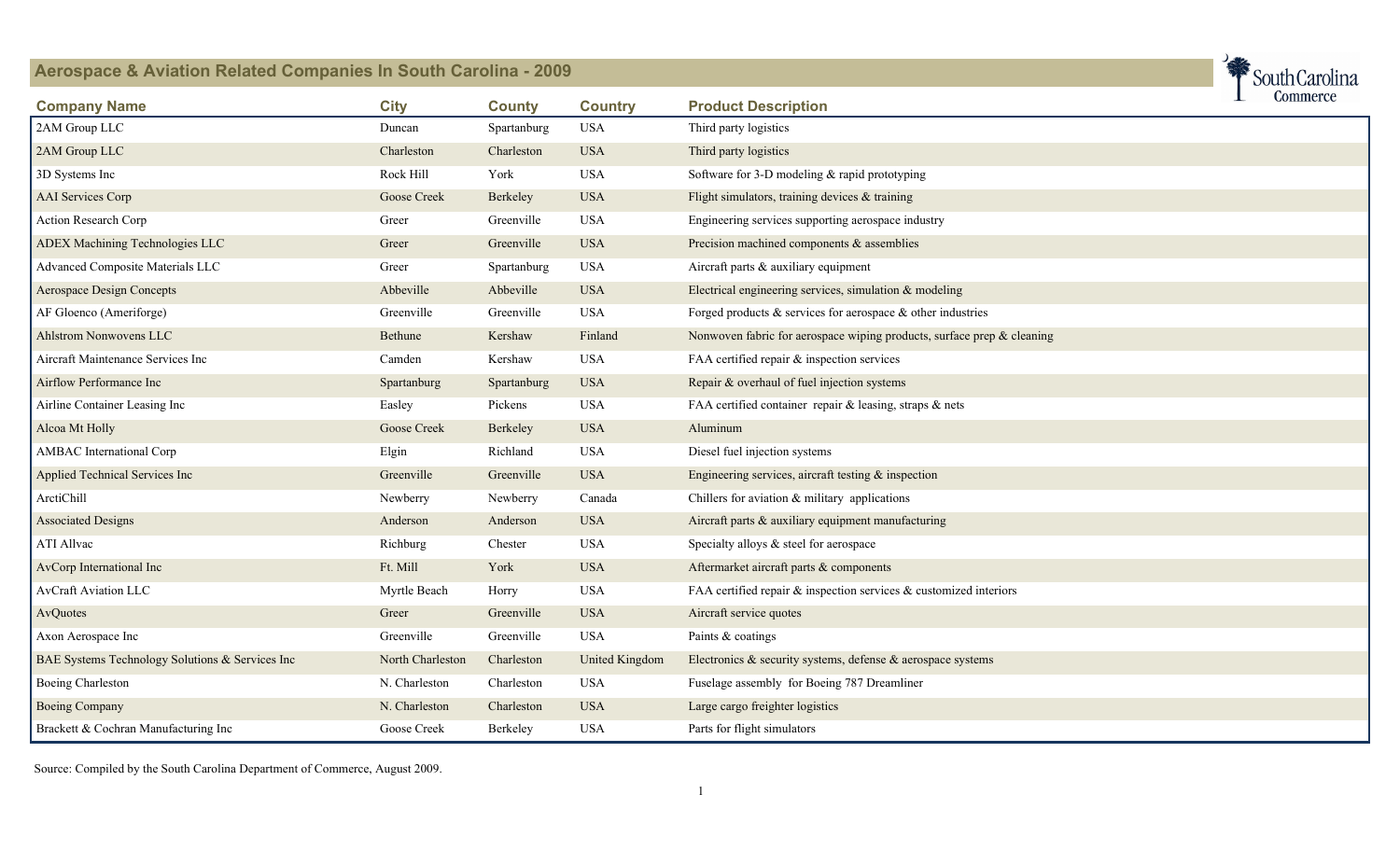

| <b>Company Name</b>                                 | <b>City</b>      | <b>County</b> | <b>Country</b>        | <b>Product Description</b>                                                                                                | <u>oommore</u> |  |
|-----------------------------------------------------|------------------|---------------|-----------------------|---------------------------------------------------------------------------------------------------------------------------|----------------|--|
| Burnstein von Seelen Inc                            | Abbeville        | Abbeville     | <b>USA</b>            | Precision non-ferrous castings-copper, bronze $\&$ aluminun                                                               |                |  |
| Carbis Inc                                          | Florence         | Florence      | <b>USA</b>            | Work stands, aircraft maintenance ladders, liquid loading arms & spill containment                                        |                |  |
| Carolina Equipment & Supply Company Inc             | North Charleston | Charleston    | <b>USA</b>            | Cleaning machines for repainting $&$ degreasing aircraft                                                                  |                |  |
| Carolina Turbine Support Inc                        | Aiken            | Aiken         | <b>USA</b>            | Replacement aircraft parts distribution                                                                                   |                |  |
| CeramTec North America Corp                         | Laurens          | Laurens       | Germany               | US Headquarters, lasered substrates, thermal $\&$ electrical insulators                                                   |                |  |
| CH2M Hill Lockwood Greene                           | Spartanburg      | Spartanburg   | <b>USA</b>            | Airport planning & engineering                                                                                            |                |  |
| Champion Aerospace LLC                              | Liberty          | Pickens       | <b>USA</b>            | Engine exciters, leads, igniters, spark plugs, filters, harnesses & power converters; FAA repair station                  |                |  |
| Chippewa Aerospace Inc                              | Myrtle Beach     | Horry         | <b>USA</b>            | Aviation engineering services, modifications, manufacturing $\&$ maintenance                                              |                |  |
| Composite Resources Inc                             | Rock Hill        | York          | <b>USA</b>            | Composite design, prototyping & manufacturing; aircraft tubes & seats                                                     |                |  |
| Contec Inc                                          | Spartanburg      | Spartanburg   | <b>USA</b>            | Paint $\&$ sealant prep products; presaturated $\&$ dry wipes to Class 10 cleanroom specifications                        |                |  |
| Continental Tire North America Inc                  | Fort Mill        | Lancaster     | Germany               | North American Headquarters, tires                                                                                        |                |  |
| Cooper Power Tools Inc                              | Lexington        | Lexington     | Bermuda               | Division Headquarters, electric & pneumatic industrial tools                                                              |                |  |
| Cooper Tools Inc                                    | Sumter           | Sumter        | Bermuda               | Electric & pneumatic tools                                                                                                |                |  |
| Cytec Carbon Fibers LLC                             | Piedmont         | Greenville    | <b>USA</b>            | Carbon fiber reinforcements for aerospace, military applications $\&$ industrial applications                             |                |  |
| Cytec Carbon Fibers LLC                             | Rock Hill        | York          | <b>USA</b>            | Carbon fiber reinforcements for aerospace, military applications $\&$ industrial applications                             |                |  |
| D3 Technologies                                     | Greenville       | Greenville    | <b>USA</b>            | Engineering services for commercial $\&$ military aviation, aerospace $\&$ other industries                               |                |  |
| Eagan McAllister Associates Inc                     | North Charleston | Charleston    | <b>USA</b>            | Engineering services, logistics $\&$ management for the aviation industry                                                 |                |  |
| Eagle Aviation Inc                                  | West Columbia    | Lexington     | <b>USA</b>            | Aircraft service & refurbishing                                                                                           |                |  |
| Eaton Corporation Aerospace Division                | North Charleston | Charleston    | <b>USA</b>            | Machined components used in military & commercial aircraft                                                                |                |  |
| Evergreen Aviation Ground Logistics Enterprises Inc | North Charleston | Charleston    | <b>USA</b>            | Aviation ground support services                                                                                          |                |  |
| <b>Fluid Routing Solutions</b>                      | Easley           | Pickens       | <b>USA</b>            | Power steering fluid systems                                                                                              |                |  |
| Garlock Helicoflex                                  | Columbia         | Richland      | <b>USA</b>            | Headquarters, high performance metal seals for aerospace, defense, high performance engines, racing $\&$ other industries |                |  |
| Gas Turbine Efficiency LLC                          | Duncan           | Spartanburg   | <b>United Kingdom</b> | Combustion systems design $&$ consultation                                                                                |                |  |
| General Electric Company                            | Greenville       | Greenville    | <b>USA</b>            | Turbine airfoil blades for aircraft; gas turbines                                                                         |                |  |
| Global Aeronautica LLC                              | North Charleston | Charleston    | Italy                 | Fuselage assembly for Boeing 787 Dreamliner                                                                               |                |  |
| H & L Accessory Inc                                 | Greer            | Greenville    | United Kingdom        | Repair of gas turbine accessories, components & fuel systems                                                              |                |  |
| Hawthorne Corporation                               | North Charleston | Charleston    | <b>USA</b>            | Aviation management services                                                                                              |                |  |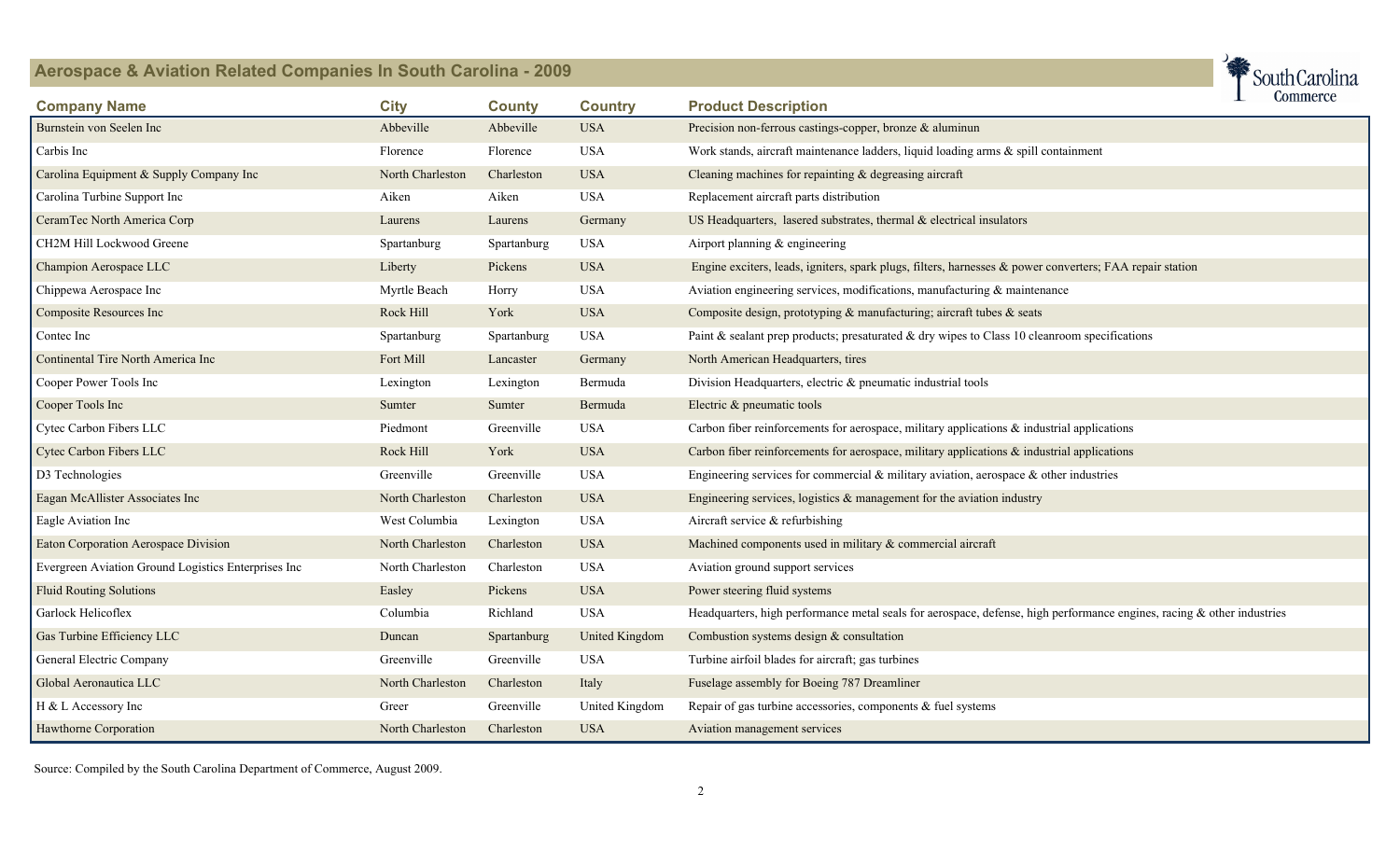

| <b>Company Name</b>                            | <b>City</b>      | <b>County</b> | <b>Country</b>        | ᅩ<br><b>Product Description</b>                                                                                   | <b>CONNINGLE</b> |
|------------------------------------------------|------------------|---------------|-----------------------|-------------------------------------------------------------------------------------------------------------------|------------------|
| <b>Hawthorne Services</b>                      | North Charleston | Charleston    | <b>USA</b>            | Aviation fuel services $\&$ facility support services to governments by contract                                  |                  |
| Highland Industries Inc                        | Cheraw           | Chesterfield  | Japan                 | Industrial textiles for aerospace (NASA), automotive, military $\&$ other industries                              |                  |
| Honeywell International Inc                    | Greer            | Greenville    | <b>USA</b>            | OEM aircraft engine parts; repair $\&$ overhaul services for propulsion engines $\&$ components                   |                  |
| Huffman Corporation                            | Clover           | York          | <b>USA</b>            | Turbine component manufacture & repair; CNC multi-axis grinding, laser & waterjet capabilities                    |                  |
| Huffman Helicopters Inc                        | Myrtle Beach     | Horry         | <b>USA</b>            | FAA-certified helicopter air carrier, helicopter restoration & repair                                             |                  |
| Imperial Die Casting Co (RCM Industries Inc)   | Liberty          | Pickens       | <b>USA</b>            | Die casting, CNC machining & metal flow analysis engineering                                                      |                  |
| <b>IMR</b> Test Labs                           | North Charleston | Charleston    | <b>USA</b>            | Engineering analysis $\&$ testing for aerospace, automotive, defense $\&$ other industries                        |                  |
| InterTech Group Inc                            | North Charleston | Charleston    | <b>USA</b>            | Holding company for companies manufacturing polymers                                                              |                  |
| ITT Communications Systems                     | Charleston       | Charleston    | <b>USA</b>            | Aerospace $\&$ military communications                                                                            |                  |
| Jobscope LLC                                   | Greenville       | Greenville    | <b>USA</b>            | Software for engineer-to-order, make-to-order $\&$ aviation modification, repair $\&$ overhaul applications       |                  |
| Just AirCraft LLC                              | Walhalla         | Oconee        | <b>USA</b>            | Designs & manufactures Light Sport Aircraft                                                                       |                  |
| Kascar LLC                                     | Greenville       | Greenville    | <b>USA</b>            | Circuit breaker safety locks for aircraft maintenance                                                             |                  |
| <b>KEMET Electronics Corporation</b>           | Simpsonville     | Greenville    | <b>USA</b>            | Capacitors for electronics & computers, HQ                                                                        |                  |
| Legends Aircraft LLC                           | Aiken            | Aiken         | <b>USA</b>            | Aircraft painting $\&$ refurbishing - singles, twins $\&$ small jets                                              |                  |
| Lockheed Martin Aeronautics Global Sustainment | Greenville       | Greenville    | <b>USA</b>            | Headquarters, maintenance, modifications $\&$ state-of-the-art upgrades for Lockheed $\&$ other aircraft          |                  |
| Lockheed Martin Aircraft & Logistics           | Greenville       | Greenville    | <b>USA</b>            | Commercial & military a/c maintenance                                                                             |                  |
| LPA Group                                      | Columbia         | Richland      | <b>USA</b>            | Headquarters (Columbia) engineering, architecture $\&$ planning for airports $\&$ other transportation industries |                  |
| Meyer Tool Inc                                 | Greenville       | Greenville    | <b>USA</b>            | Engineering $\&$ airflow measurements for aerospace $\&$ other industries                                         |                  |
| MGA Research Corp                              | Greer            | Greenville    | <b>USA</b>            | Aviation & Automotive testing $\&$ consulting services                                                            |                  |
| Michelin Aircraft Tire Co                      | Greenville       | Greenville    | France                | Headquarters, aircraft tires                                                                                      |                  |
| Michelin North America Inc                     | Greenville       | Greenville    | France                | North American Headquarters, aircraft tire division                                                               |                  |
| Morgan Advanced Materials & Technology         | Greenville       | Greenville    | <b>United Kingdom</b> | Headquarters, carbon brushes, hi-temp felt & machined graphite accessories                                        |                  |
| North American Institute of Aviation           | Conway           | Horry         | <b>USA</b>            | General aviation training facility                                                                                |                  |
| Northrop Grumman Information Technology        | Columbia         | Richland      | <b>USA</b>            | Information technology services                                                                                   |                  |
| Northrop Grumman PRB Systems Inc               | North Charleston | Charleston    | <b>USA</b>            | Software systems engineering for military applications                                                            |                  |
| NPP Inc (Nasmyth Group)                        | Newberry         | Newberry      | United Kingdom        | North American Headquarters, electrical connector components & metal component machining                          |                  |
| Parker Hannifin Corporation                    | Moncks Corner    | Berkeley      | <b>USA</b>            | Fluid power pumps for gas turbine fuel systems                                                                    |                  |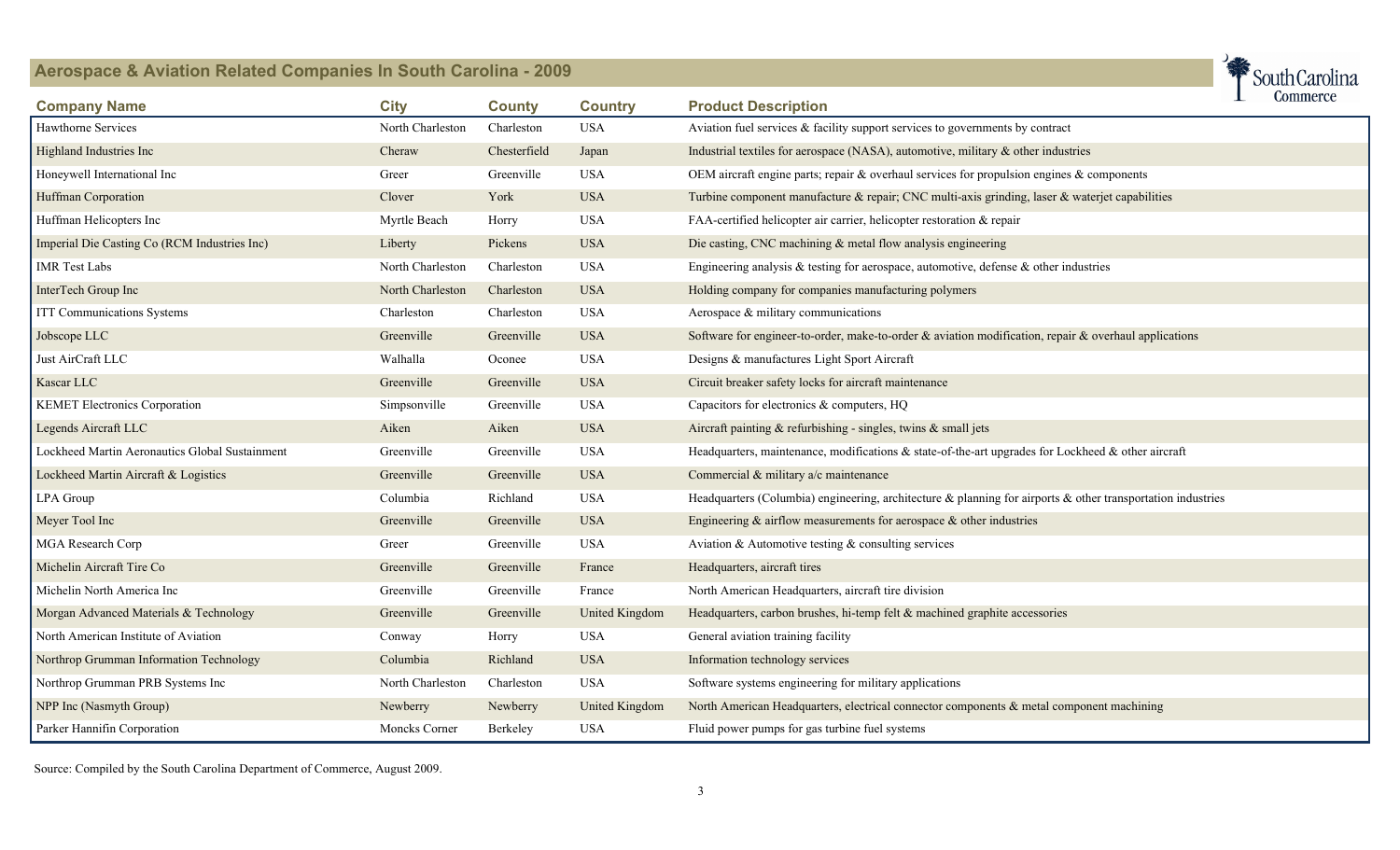

| <b>Company Name</b>                           | <b>City</b>      | <b>County</b> | <b>Country</b> | commerce<br><b>Product Description</b>                                                                                                    |
|-----------------------------------------------|------------------|---------------|----------------|-------------------------------------------------------------------------------------------------------------------------------------------|
| Parker Hannifin Corporation TechSeal Division | Spartanburg      | Spartanburg   | <b>USA</b>     | Division Headquarters, custom elastomer extrusions, gaskets & seals                                                                       |
| PC Aviator Inc                                | Loris            | Horry         | Australia      | Flight simulation products                                                                                                                |
| <b>Platronics Seals</b>                       | Spartanburg      | Spartanburg   | <b>USA</b>     | Manufacturer of hermetic glass-to-metal $\&$ ceramic seals for automotive, aerospace $\&$ semi conductor industries                       |
| Porvair Filtration Group Inc                  | Rock Hill        | York          | United Kingdom | Filters & systems for extreme conditions for aerospace & other industries; differential pressure indicators                               |
| Progressive Alloy Steels Unlimited LLC        | Hartsville       | Darlington    | <b>USA</b>     | Distribution of stainless steel, nickel alloys & titanium alloy aerospace products in popular shapes & grades; special metal services     |
| Rotomotion LLC                                | Charleston       | Berkeley      | <b>USA</b>     | Designs, manufactures & operates helicopter robots (UAV) $\&$ serial robotic systems $\&$ components                                      |
| <b>SEM Products Inc</b>                       | Rock Hill        | York          | <b>USA</b>     | Headquarters, aerosols, adhesives & coatings for aerospace, automotive, marine & industrial markets                                       |
| SIGMA Technology Services                     | Greenville       | Greenville    | <b>USA</b>     | Special manufacturing processes - advanced gauging $\&$ lean inspection                                                                   |
| SKF Aero Bearing Service Center               | North Charleston | Charleston    | Sweden         | FAA Level I/II overhaul of mainshaft, gearbox & accessory bearings                                                                        |
| SKF Aero Engine                               | North Charleston | Charleston    | Sweden         | Manufactures ball & roller bearings                                                                                                       |
| <b>Stevens Aviation Inc</b>                   | Greenville       | Greenville    | <b>USA</b>     | Headquarters, factory authorized aviation services $\&$ turbo-prop center                                                                 |
| The Aviation Consulting Group                 | Myrtle Beach     | Horry         | <b>USA</b>     | Worldwide aviation consulting services specializing in human factors $\&$ safety training                                                 |
| Tiger Enterprises & Trading Inc               | Fountain Inn     | Greenville    | <b>USA</b>     | Supplies $\&$ services aircraft components, subassemblies $\&$ parts                                                                      |
| TKC Aerospace                                 | Charleston       | Berkeley      | <b>USA</b>     | Aircraft procurement $\&$ leasing; logistics support $\&$ staffing                                                                        |
| Trelleborg Coated Systems Inc                 | Spartanburg      | Spartanburg   | Sweden         | Rubber coating of fabric                                                                                                                  |
| Trelleborg Sealing Solutions Inc              | North Charleston | Charleston    | Sweden         | Gaskets and sealing devices                                                                                                               |
| Turbine Fuel Technologies                     | Greenville       | Greenville    | <b>USA</b>     | Fuel nozzles                                                                                                                              |
| Turbine Fuel Technologies                     | Hodges           | Greenwood     | <b>USA</b>     | Manufactures turbine components                                                                                                           |
| <b>UEC Electronics LLC</b>                    | Hanahan          | Berkeley      | <b>USA</b>     | Engineering support $\&$ products solutions to the defense $\&$ other industries                                                          |
| United Interiors International                | Johns Island     | Charleston    | Russia         | Supplier of passenger seats $\&$ carpets for aviation industry                                                                            |
| Varinit Corporation                           | Greenville       | Greenville    | <b>USA</b>     | Advanced knitted fabrics & other fiber structures for aerospace & other applications - reinforcing, conductive, spacer, composite preform |
| Venture Aerobearings LLC                      | Ladson           | Charleston    | Sweden         | Bearing manufacture & repair for GE jet engines                                                                                           |
| West Star Aviation                            | West Columbia    | Lexington     | <b>USA</b>     | Airframe repair & maintenance, avionics installation & repair, interior refurbishment                                                     |
| Westar Aerospace & Defense Group Inc          | Eastover         | Richland      | United Kingdom | Systems engineering for U.S. DOD $\&$ select commercial customers                                                                         |
| Winchester Electronics Corp                   | Rock Hill        | York          | <b>USA</b>     | <b>Electronic Connector Manufacturing</b>                                                                                                 |
| Woven Electronics LLC                         | Simpsonville     | Greenville    | <b>USA</b>     | Design & manufacture cable & electronic harnesses, wiring systems $\&$ interconnect solutions                                             |
| Zephyr International LLC                      | Conway           | Horry         | <b>USA</b>     | Helicopter rescue safety products $\&$ services                                                                                           |